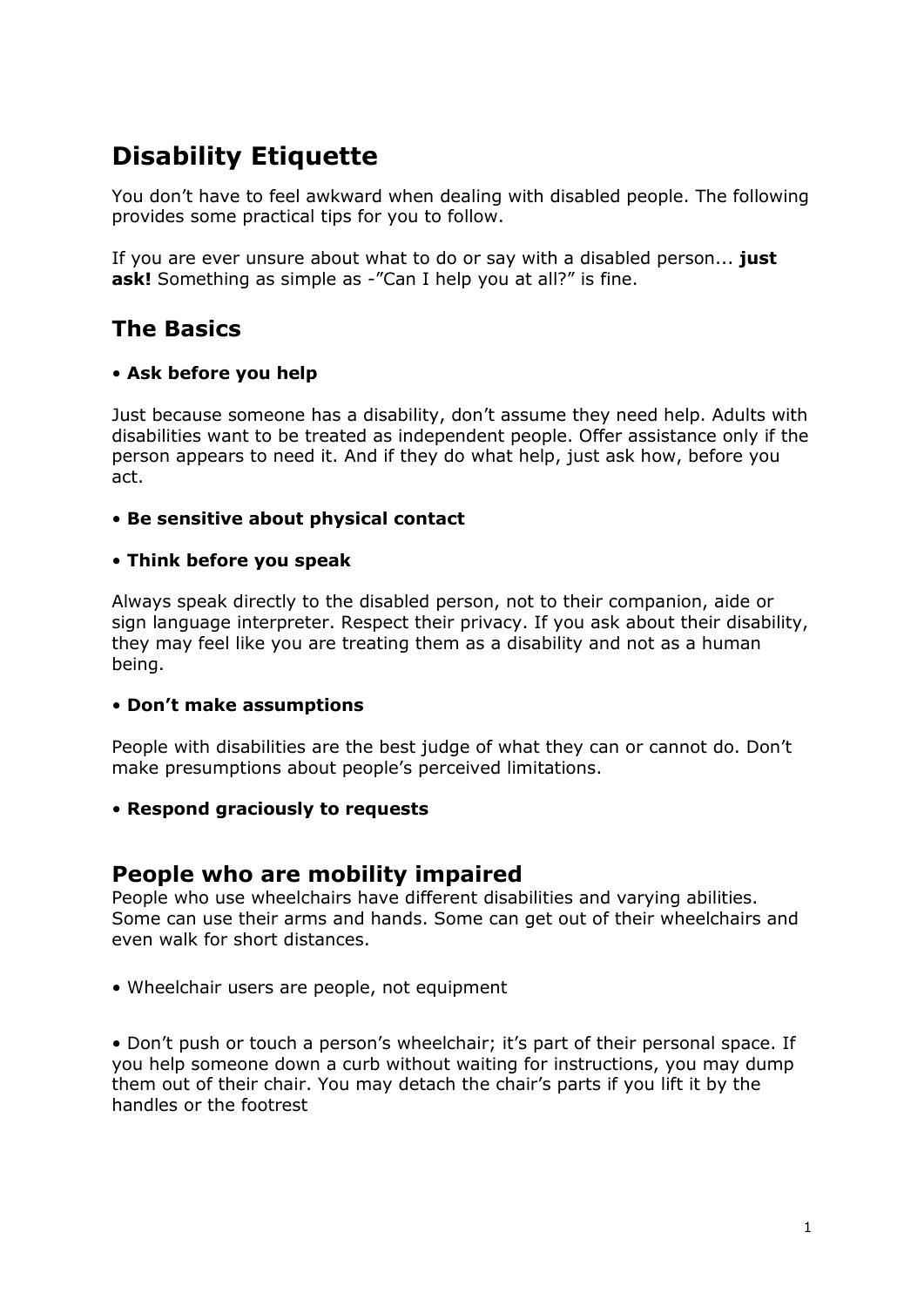• Keep the ramps and wheelchair-accessible doors to your building unlocked and unblocked. Displays should not be in front of entrances, rubbish bins should not be in the middle of aisles and boxes should not be stored on ramps

• Be aware of wheelchair users' reach limits. Place as many items as possible within their grasp. And make sure that there is a clear path of travel to shelves and display racks. When talking to a wheelchair user, grab your own chair and sit at their level. If that's not possible, stand at a slight distance, so that they aren't straining their neck to make eye contact with you

• If the service counter at your place of business is too high for a wheelchair user to see over, step around it to provide service. Have a clipboard handy if filling in forms or providing signatures is expected

• If your building has different routes through it, be sure that signs direct wheelchair users to the most accessible ways around the facility. People who walk with a cane or crutches also need to know the easiest way to get around a place, but stairs may be easier for them than a ramp. Ensure that security guards and receptionists can answer questions about the most accessible way around the building and grounds.

• If the nearest public toilet is not accessible or is located on an inaccessible floor, allow the person in a wheelchair to use a private or employees' accessible toilet

• People who use canes or crutches need their arms to balance themselves, so never grab them. People who are mobility-impaired may lean on a door for support as they open it. Pushing the door open from behind or unexpectedly opening the door may cause them to fall. Even pulling out or pushing in a chair may present a problem. Always ask before offering help

• If you offer a seat to a person who is mobility-impaired, keep in mind that chairs with arms or with higher seats are easier for some people to use

• Falls may be a problem for people with mobility impairments. Be sure to set out adequate warning signs if floor is wet. Also put out mats on rainy or snowy days to keep the floors as dry as possible

• People who are not visibly mobility-impaired may have needs related to their mobility. For example, a person with a respiratory or heart condition may have trouble walking long distances or walking quickly. Be sure that work areas and workstations have ample seating for people to sit and rest

• Some people have limited use of their hands, wrists or arms. Be prepared to offer assistance with reaching for, grasping or lifting objects, opening doors etc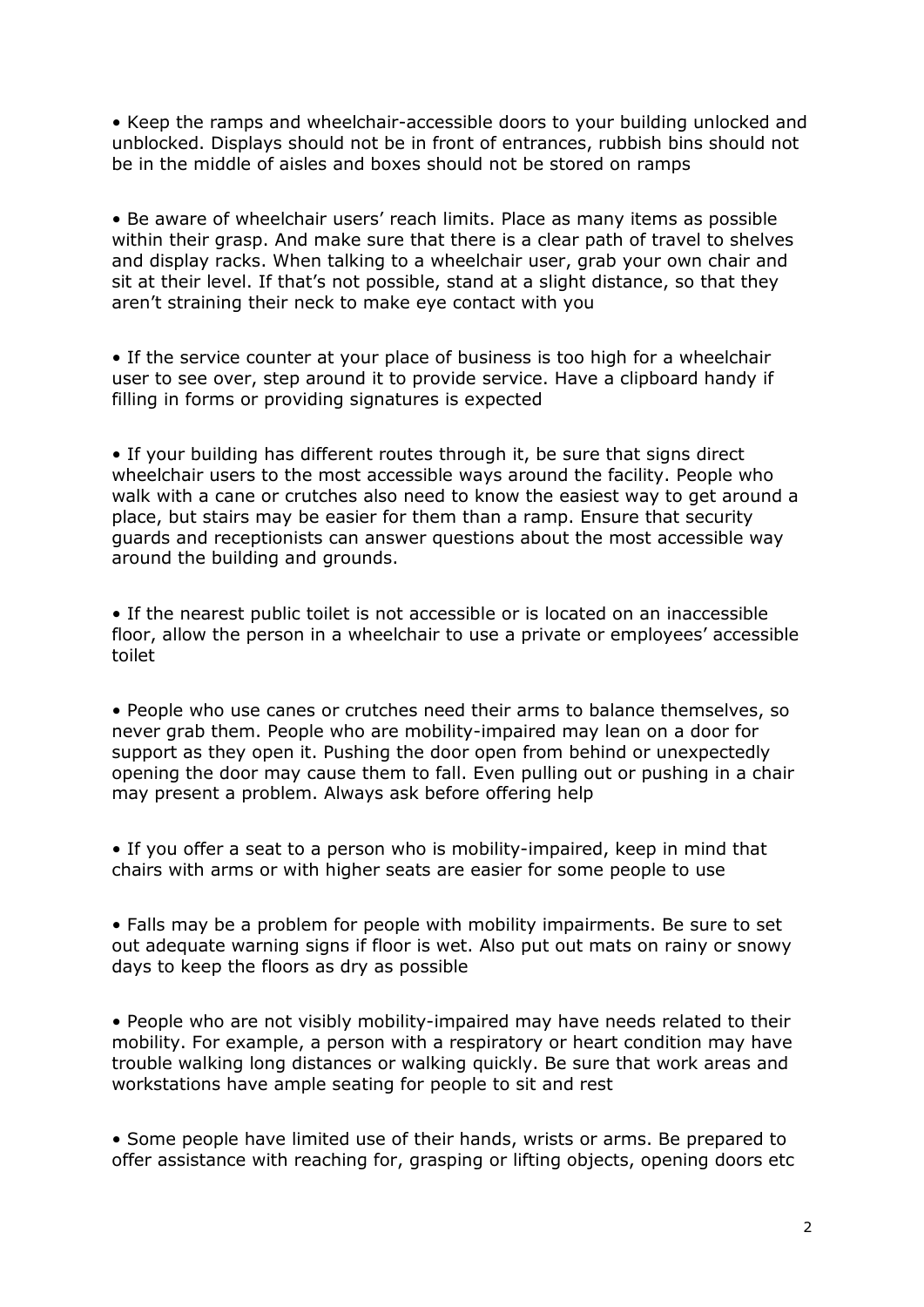## **People who are blind or visually impaired**

People who are blind know how to orient themselves and get around on the street. They are competent to travel unassisted, though they may use a cane or a guide dog. A person may have a visual impairment that is not obvious. Be prepared to offer assistance - for example in reading - when asked.

• Identify yourself before you make physical contact with a person who is blind. Tell him your name - and your role if it's appropriate, such as security guard, case manager, receptionist, employment coordinator, work broker. And be sure to introduce them to others who are in the group, so that they are not excluded

• If a new employee is blind or visually impaired, offer him a tour of your facility

• People who are blind need their arms for balance, so offer your arm - don't take theirs - if they need to be guided (However, it is appropriate to guide a blind person's hand to a banister or the back of a chair to help direct him to a stairway or a seat.)

• If the person has a guide dog, walk on the side opposite the dog. As you are walking, describe the setting, noting any obstacles, such as stairs ("up" or "down") or a big crack in the footpath. Other hazards include: half-opened doors, desks or plants. If you are going to give a warning, be specific, "Look out!" does not tell the person if they should stop, run, duck or jump

• If you are giving directions, give specific, non-visual information. Rather than say, "Go to your right when you reach the office supplies," which assumes the person knows where the office supplies are, say, "Walk forward to the end of this aisle and make a full right."

• If you need to leave a person who is blind, inform them first and let them know where the exit is, then leave them near a wall, table, or some other landmark. The middle of a room will seem like the middle of nowhere to them

• Don't touch the person's cane or guide dog. The dog is working and needs to concentrate. The cane is part of the individual's personal space. If the person puts the cane down, don't move it. Let them know if it's in the way

• Offer to read written information - such as the forms to customers who are blind

• A person who is visually impaired may need written material in large print. A clear font with appropriate spacing is just as important as type size. Labels and signs should be lettered in contrasting colours. It is easiest for people with vision impairments to read bold white letters on a black background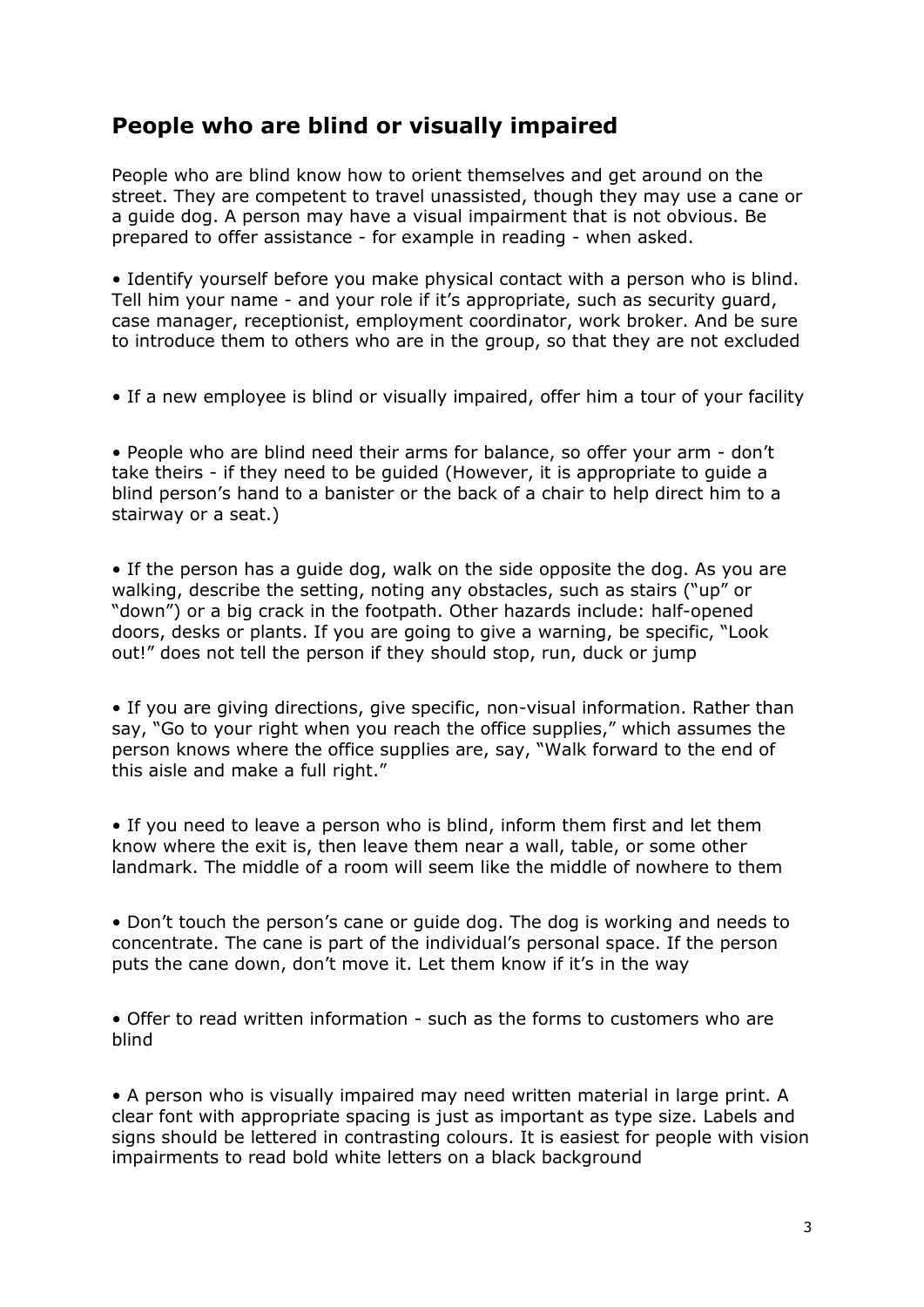• Good lighting is important, but it shouldn't be too bright. In fact, very shiny paper or walls can produce a glare that disturbs people's eyes

• Keep walkways clear of obstructions. If people who are blind or are visually impaired are regular clients, inform them about any physical changes, such as rearranged furniture, equipment or other items that have been moved

### **People who are deaf or hearing impaired**

NZ Sign language (NZSL) is an entirely different language from English, with a syntax all of its own.

Speech reading (lip reading) is difficult for people who are Deaf if their first language is SL because the majority of sounds in English are formed inside the mouth, and it's hard to speech read a second language.

People who are hard of hearing, however, communicate in English. They use some hearing but may rely on amplification and/or seeing the speaker's lips to communicate effectively.

There is a range of communication preferences and styles among people with hearing loss that cannot be explained in this brief space. It is helpful to note that the majority of late deafened adults do not communicate with sign language do use English and may be candidates for writing and assistive listening devices to help improve communication.

People with cochlear implants, like other people with hearing impairments, will usually inform you what works best for them.

• When the exchange of information is complex, the most effective way to communicate with a native signer is through a qualified sign language interpreter. For a simple interaction writing back and forth is usually okay

• Follow the person's cues to find out if they prefer sign language, gesturing, writing or speaking. If you have trouble understanding the speech of a person who is deaf or hard of hearing, let them know

• When using a sign-language interpreter, look directly at the person who is deaf, and maintain eye contact to be polite. Talk directly to the person ("What would you like?"), rather than to the interpreter ("Ask them what they'd like.")

• People who are deaf need to be included in the decision-making process for issues that affect them; don't decide for them

• Before speaking to a person who is deaf or hard of hearing, make sure that you get their attention. Depending on the situation, you can extend your arm and wave your hand, tap their shoulder